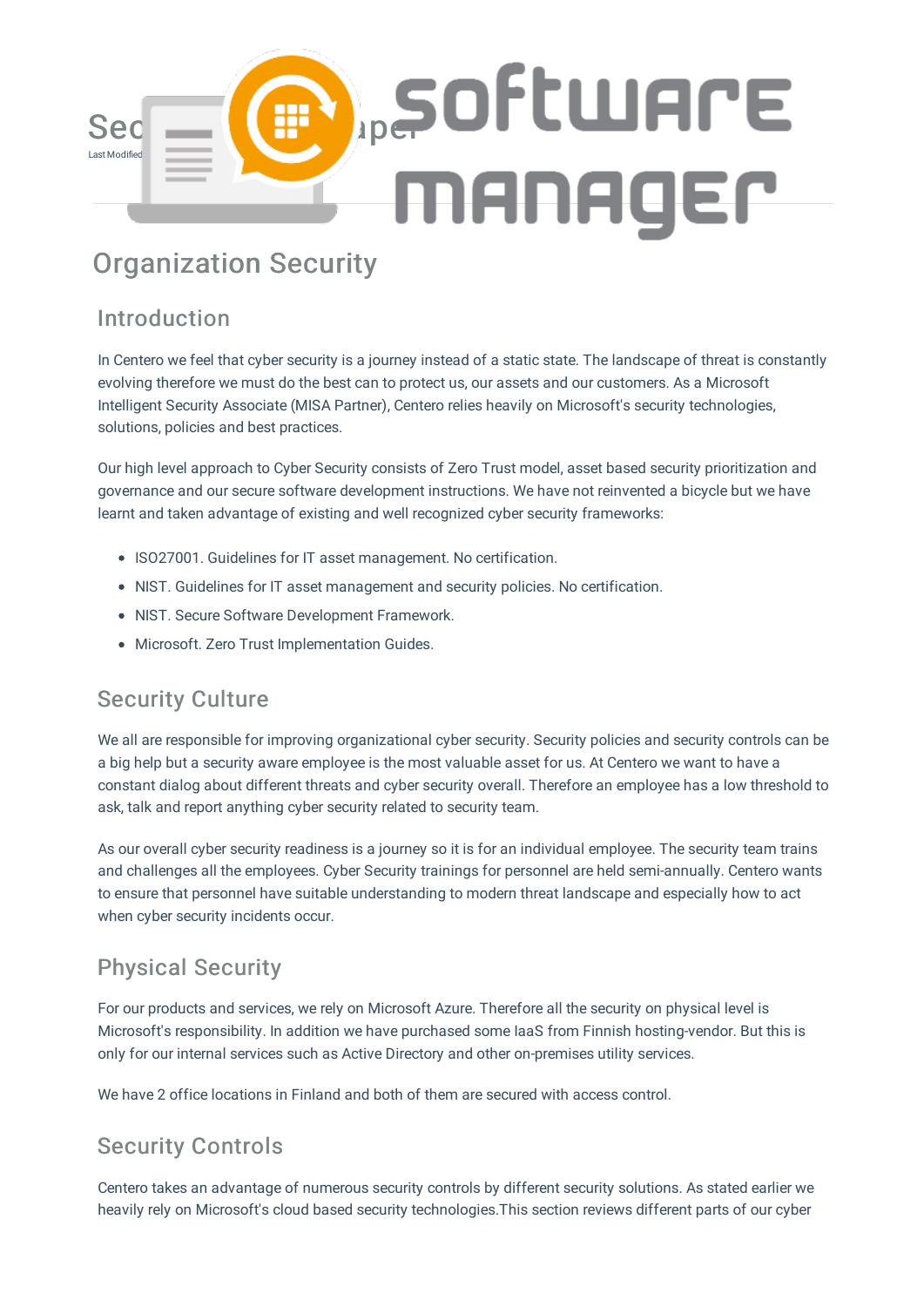

authentication and authorization. The systems, devices and solutions we develop and verify authentications explicitly. This means that whenever possible a strong multi-factor authentication is required. We also monitor and log anomalies in sign-ins and authentications. To ensure that this is the case we use following technologies:

- Multifactor authentication
- Conditional Access
- Defender for Cloud Apps
- Microsoft Defender for Identity
- And other controls

As important Zero Trust principle for us is using the least privilege access. This principle comes true in our assets. Following technologies are used to enforce the policy:

- Azure Privileged Identity Management for Microsoft Azure
- Centero Carillon for Windows endpoints

The privileged roles and groups periodically reviewed and audited.

#### Endpoints

Centero allows only managed devices to be used. In addition to explicitly verifying identity, our conditional access also makes sure that only managed devices can access our services.

We have enforced a set of specific security hardening policies to all of our endpoints. Just to mention couple of requirements:

- Storage encryption is required.
- Device access control is required: PIN Code, Windows Hello for Business and Strong Biometric.
- Defender for Endpoint is required.

In addition all the endpoints are continuously monitored by Defender for Endpoint. This means that we are on top of vulnerabilities and other security recommendations that are related to our machines.

Endpoint lifecycle is also important matter for us. All the devices are enrolled with same kind of process and device end of life is always a managed action.

#### Monitoring, alerting and logging

The criticality of different IT-assets define how they are monitored and logged. Variety of assets are constantly monitored and logged. Centero mostly uses Microsoft's technologies in this.

1. Log Analytics in Azure Monitor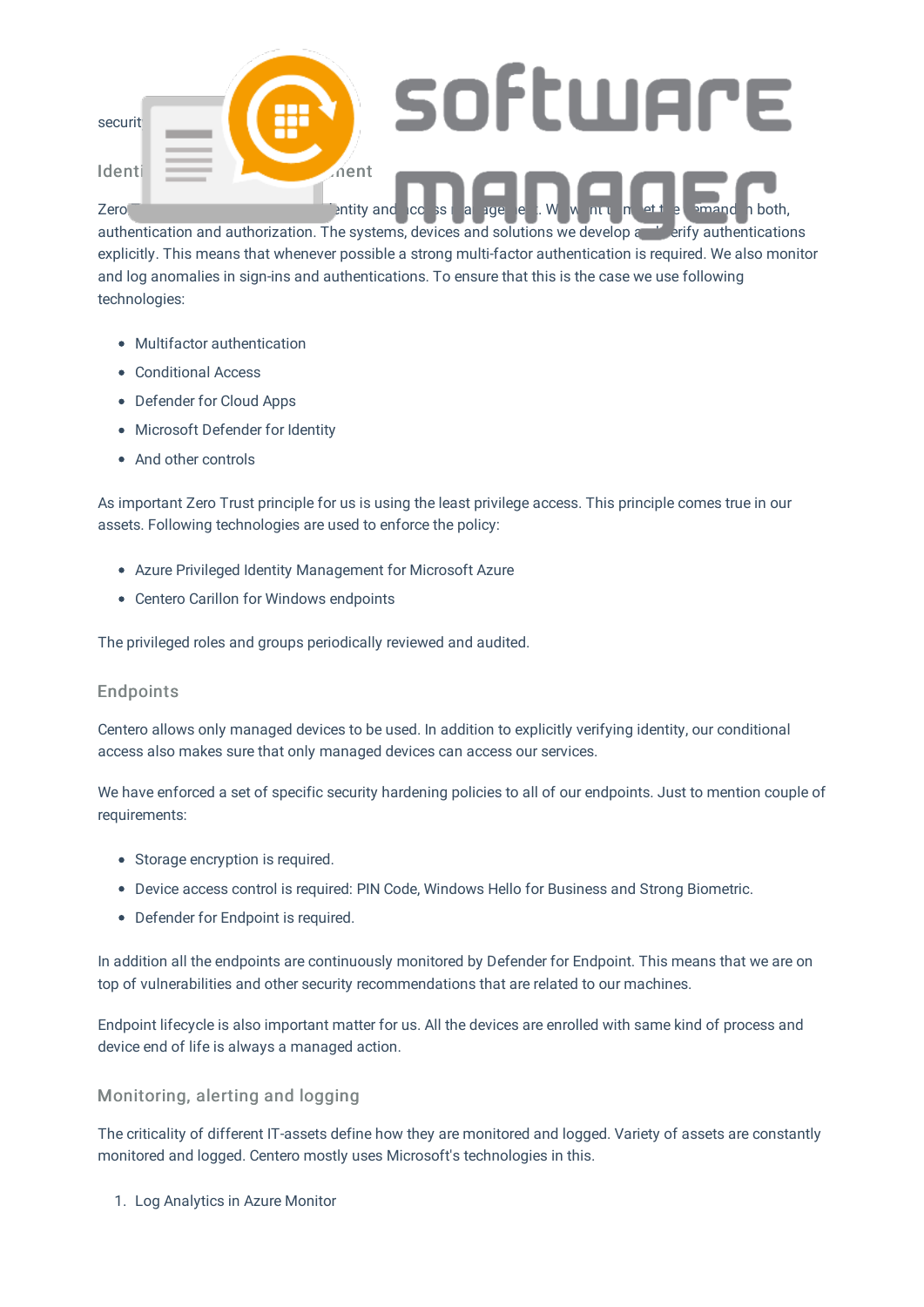

#### Vulnerability and Patch Management

Servers, Workstations and Mobile Devices are continuously monitored for vulnerabilities. This includes monitoring for the operating systems, third-party applications and other components.

When it comes to operating systems, applications and application versions we try to be as standardized as possible. The devices have a required set of components and applications which are then managed and patched by automatic systems. End users are allowed to install other applications for their own devices but this is also monitored on multiple levels. For installing applications the device admin privileges are only temporal with justification reason required. In addition employee installed applications are still included in the vulnerability monitoring.

Dealing vulnerabilities in our environment is mostly automatic. This includes the operating systems, components and standardized applications. Non-standardized applications are dealt with individually in cooperation with employees and cyber security personnel. Patching operating systems and application is done with minimal delay.

Cyber Security team have also conducted a vulnerability monitoring for network devices.

Although automatic vulnerability monitoring is a great asset security team also conducts monthly Security Update Monitoring Service (SUMS). This means that all the Microsoft patch Tuesday vulnerabilities and updates are reviewed and prioritized.

#### Malware prevention

All the endpoints and servers are protected with Microsoft Defender for Endpoint. This means that no devices are left out from malware prevention. All the devices must comply with enabled Defender components. Exceptions are monitored.

### Secure Software Development

Our secure development framework consists of different main categories.

- Security Requirements for Software Development
- Roles and Responsibilities
- Supported Toolchain
- Toolchain and 3rd Party Library Vulnerability Monitoring
- Security Status Checks
- Incident Escalation
- Protecting Software
- Guidelines for producing well-secured Software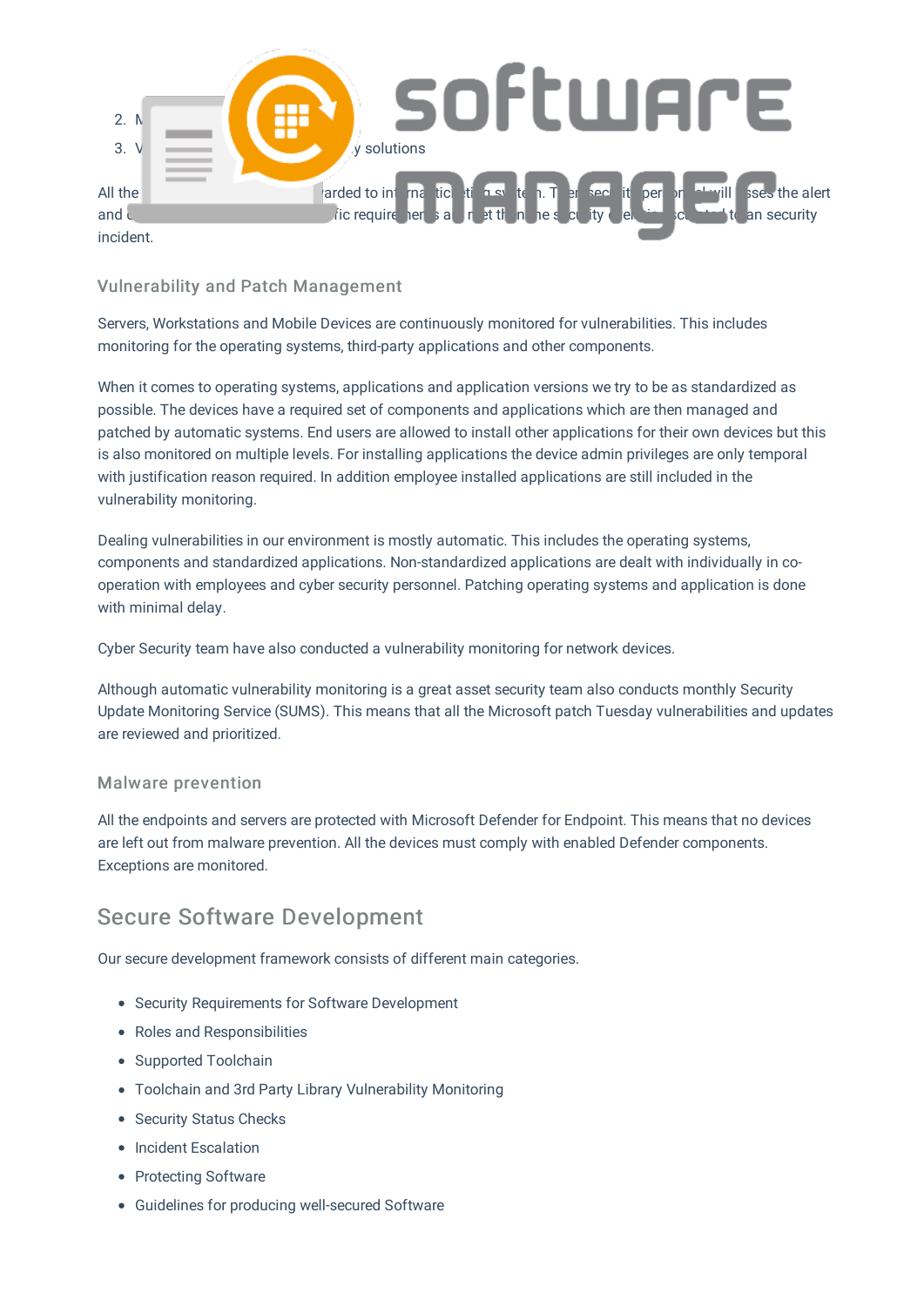

# Centero Customer Portal Security Controls

### Network connections

Network connections to Customer Portal is protected by Azure Front Door service. All connections to Customer Portal use HTTPS (minimum of TLS 1.2).

# Authentication

Access to Customer Portal is restricted by Azure Active Directory authentication and authorization is based on roles. Customer Portal is Microsoft Azure Active Directory application so Customer can define additional authentication requirements for the application (like conditional access and MFA). Roles each user has in Customer Portal can be managed by Customer admin users in Customer Portal.

# Logging

Audit logging for actions performed in Customer Portal are available for customers only trough separate service requests.

### Platform

Customer Portal is running on Microsoft Azure platform. Location of the services in Microsoft Azure is in Europe either North Europe or West Europe datacenters.

#### Physical Security

As Customer Portal is running on Microsoft Azure platform the description how physical security is handled can be found from Microsoft documentation: Physical security of Azure datacenters - Microsoft Azure | Microsoft Docs

#### Compute Security

Access to Customer Portal service related Azure resources is restricted for specific Centero personnel using Azure Security Control and limited only to persons responsible for maintaining the Customer Portal. Microsoft Defender for Cloud is used to protect Azure resources. Access from Internet is restricted only to HTTPS based Centero Portal. Access to databases is restricted only to selected Centero public IP addresses.

#### Data security (Data-at-rest)

Data stored in Azure for Centero Portal is encrypted at rest. This includes Azure storage and databases. Encryption keys are managed by Azure platform.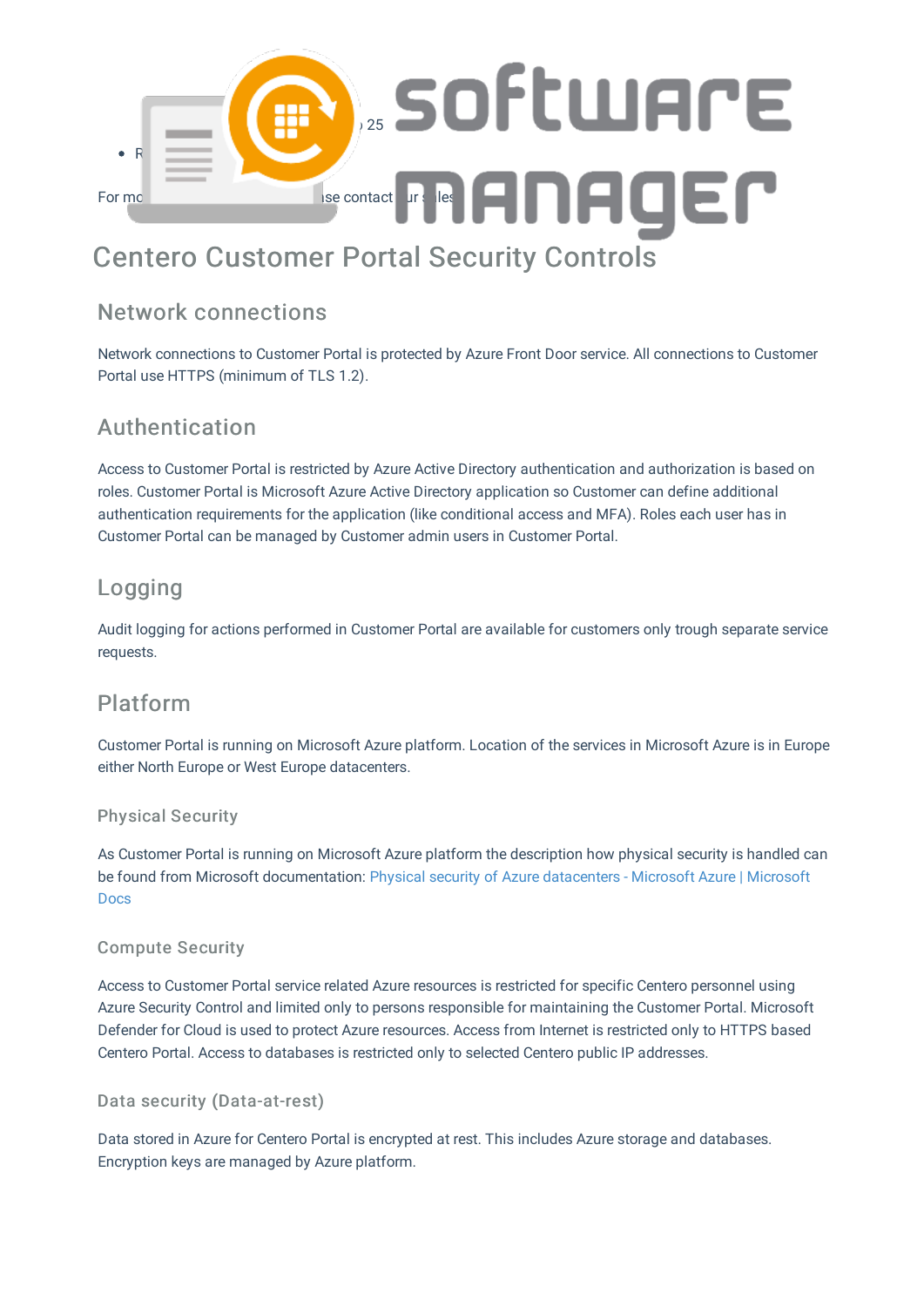

Customer Portal platform availability is based on Microsoft Azure service availability. Recovery from technical platform errors is handled by Microsoft. Backups for Centero Portal content is taken by Azure Recovery Services with short term and long term backup strategy. Customer Portal is monitored internally on Azure using Azure Monitor service and externally from Internet. Azure Alerts service is used to open internal service tickets for issues and Azure Sentinel service is used for monitoring overall security of the Customer Portal.

# Centero Software Manager Product Security Controls

### Network connections

Network connections to CSM backend (excluding Azure Function App backends) are protected by Azure Front Door service.

#### Clients

CSM Integration Client and CSM Cloud Client open SSL protected outbound connections to CSM backend services. Detailed connection addresses and ports can be found from system requirements page under each CSM product. Inbound connections to clients are not used.

#### Management

Local CSM component management is always done locally at the device where component is installed on Customer environment.

### Authentication

#### Clients

Each client will authenticate to backend services using customer identifier and authentication key that are available for each customer in Centero Portal. Customer identifier and authentication key are specified by customer during the client installation or in client UI when first time connecting to backend services. Authentication identifier can be reset by the customer on Centero Portal if existing authentication key is compromised.

#### Management

Local components are not using any authentication or authorization on product level but are using Operating System security to require either local administrative privileges or delegated access. Detailed information about privileges required by the CSM client can be found from each CSM product requirements page.

# Logging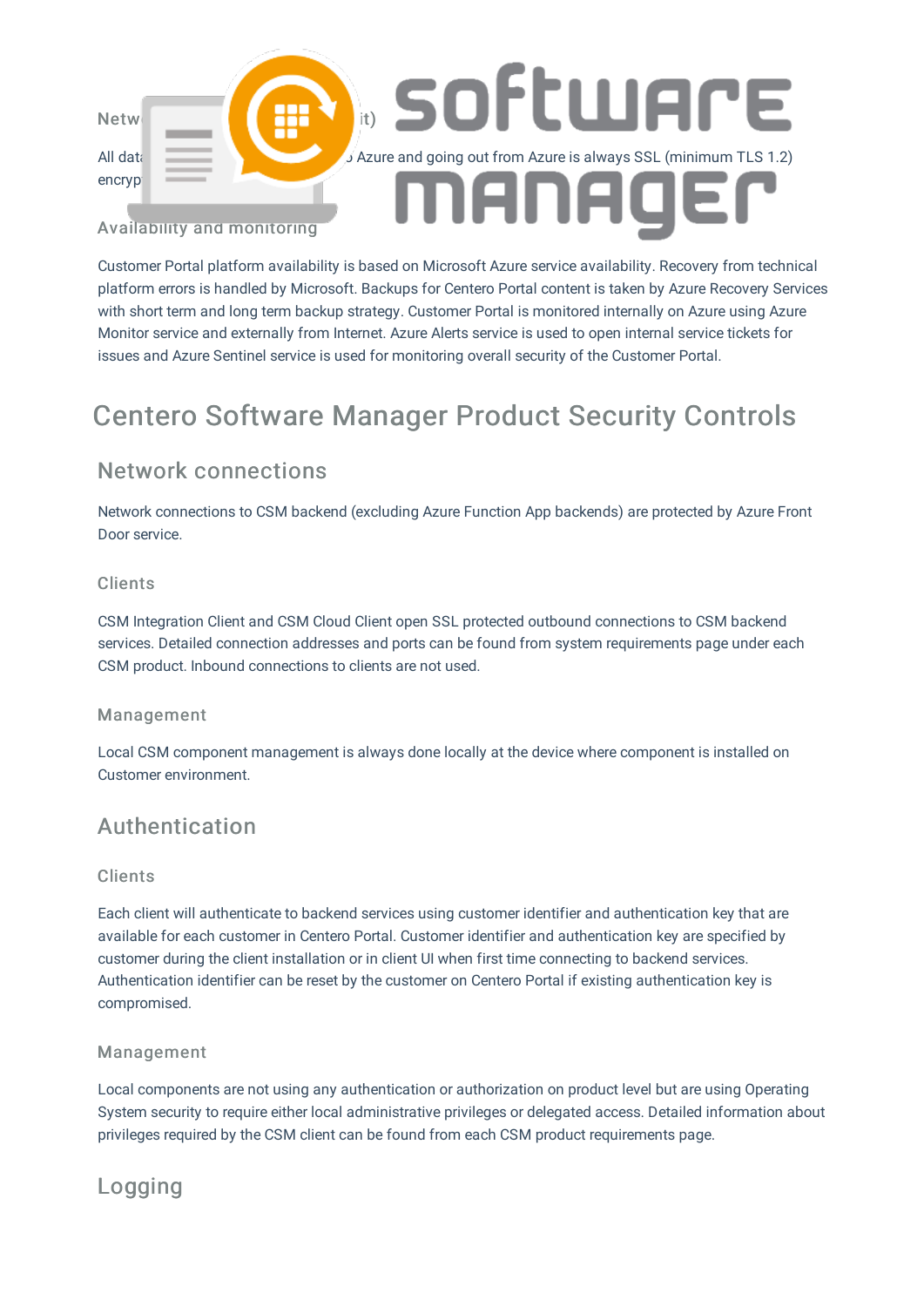

### Platform

Background services for CSM product are running on Microsoft Azure platform. Location of the services in Microsoft Azure is in Europe either North Europe or West Europe datacenters. This platform security chapter is only for platform hosted by Centero. Each Customer is responsible for platform security on Customers own environment.

#### Physical Security

As CSM platform is running on Microsoft Azure platform the description how physical security is handled can be found from Microsoft documentation: Physical security of Azure datacenters - Microsoft Azure | Microsoft Docs

#### Compute Security

Access to CSM service-related Azure resources is restricted for specific Centero personnel using Azure Security Control and limited only to persons responsible for maintaining the CSM platform. Microsoft Defender for Cloud and Microsoft Defender ATP are used to protect Azure resources. Access from Internet is restricted only to HTTPS based backend APIs. Access to virtual machines or databases is restricted only to selected Centero public IP addresses.

Data security (Data-at-rest)

Data stored in Azure for CSM services is encrypted at rest. This includes Azure storage, virtual machine disks and databases. Encryption keys are managed by Azure platform.

#### Network security (Data-at-transit)

All data for CSM services coming in to Azure and going out from Azure is always SSL (minimum TLS 1.2) encrypted. All CSM Installation Packages that are downloaded from Azure to Customer environment are verified by calculating hash value and compared to hash value received from CSM backend before download has been started.

#### Availability and monitoring

CSM services platform availability is based on Microsoft Azure service availability. Recovery from technical platform errors is handled by Microsoft. Backups for service content is taken by Azure Recovery Services with short term and long term backup strategy. CSM services are monitored internally on Azure using Azure Monitor service and externally from Internet for publicly available backend API's. Azure Alerts service is used to open internal service tickets for issues and Azure Sentinel service is used for monitoring overall security of the CSM platform.

# Centero Software Manager Supported Application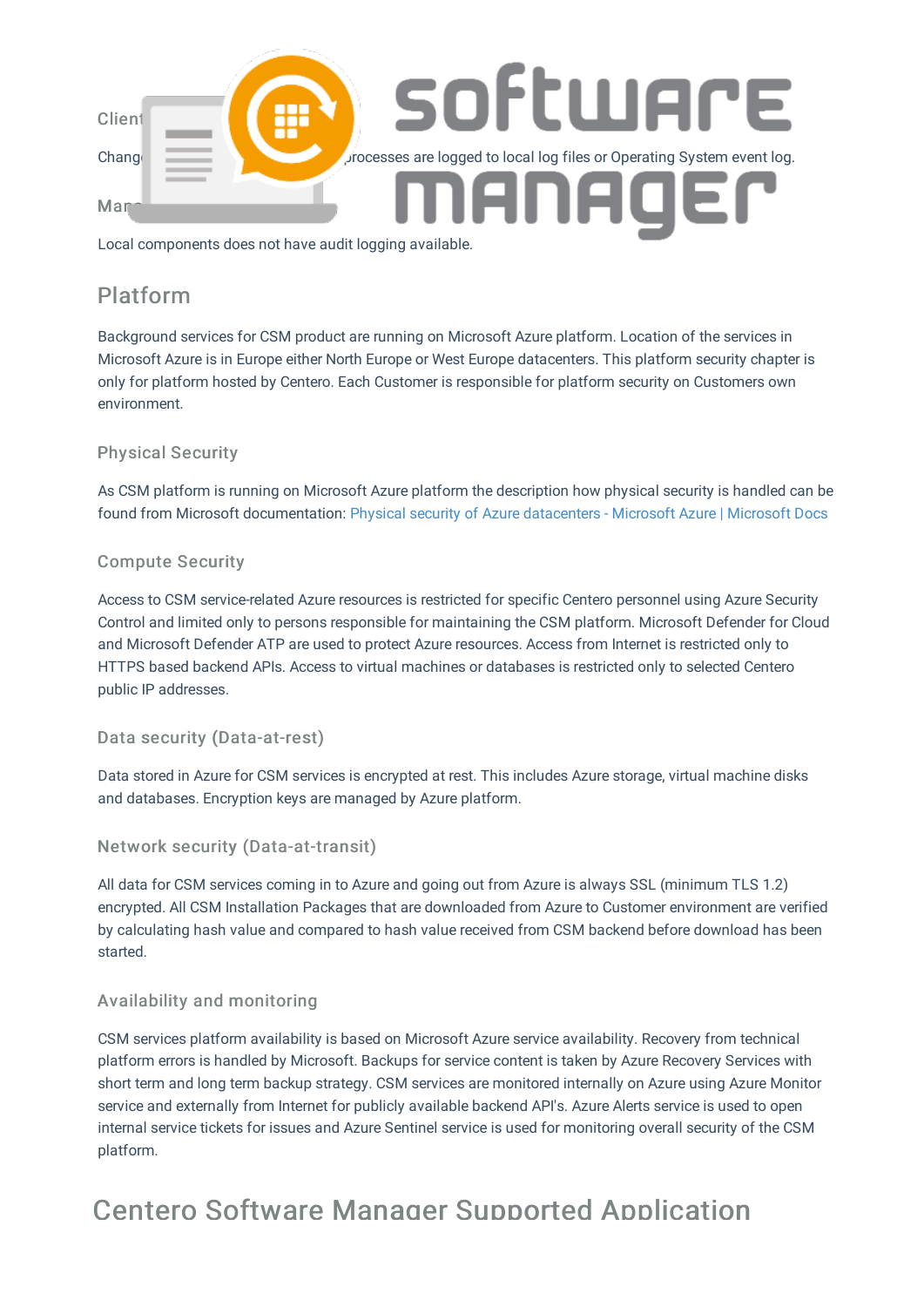

This is a description of process for new Supported Application versions released by software vendors. This process is used with all the Supported Applications in CSM Services. In addition the same process is used for Application Packaging as a Service Apps (APaaS).

#### Monitoring for the new application versions and vulnerabilities

This part of the process consists of two simultaneous tasks.

- Centero's specialist goes through all the Supported Applications and APaaS applications daily. This means reviewing the sources of software vendors for any new versions available. The reviewing process includes all the different type of updates: security, quality, feature, bug fixes etc.
- In addition we have a background automation going through new software vulnerabilities every few hours. This is done with assist of Microsoft Defender for Endpoint, Advanced Hunt Queries and Microsoft Logic Apps.

#### New software version is detected

Whenever a new software version is detected Centero's specialist enters a record in our systems. At the same time the media of the new software version is introduced to our systems. This also means saving a SHA1 hash of the downloaded media to our systems. On top of that the specialist selects which kind of update is in question. This helps us to prioritize security updates over others for an example.

The SHA1 hash can be used at any later point of the process. It can be used for verifying that the media has not been altered by anything malicious.

When the specialist downloads the installation media of the new version for the first time, Defender for Endpoint also keeps track of the SHA1 hash and any possible changes to the hash.

#### Packaging specialist downloads the media

According to our packaging process a packaging specialist will start the work on the new version. This means downloading the media to an endpoint. Once again, Defender for Endpoint will scan and monitor the media. Microsoft Defender for Endpoint also uses Virus Total for signature based monitoring.

#### The packacing process starts

Centero Kapellimestarin Apulainen copies packaging project files to the endpoint of the specialist. These files also includes the media of the previous version. All the files are automatically scanned by Defender for Endpoint.

Different methods for creating the new installation media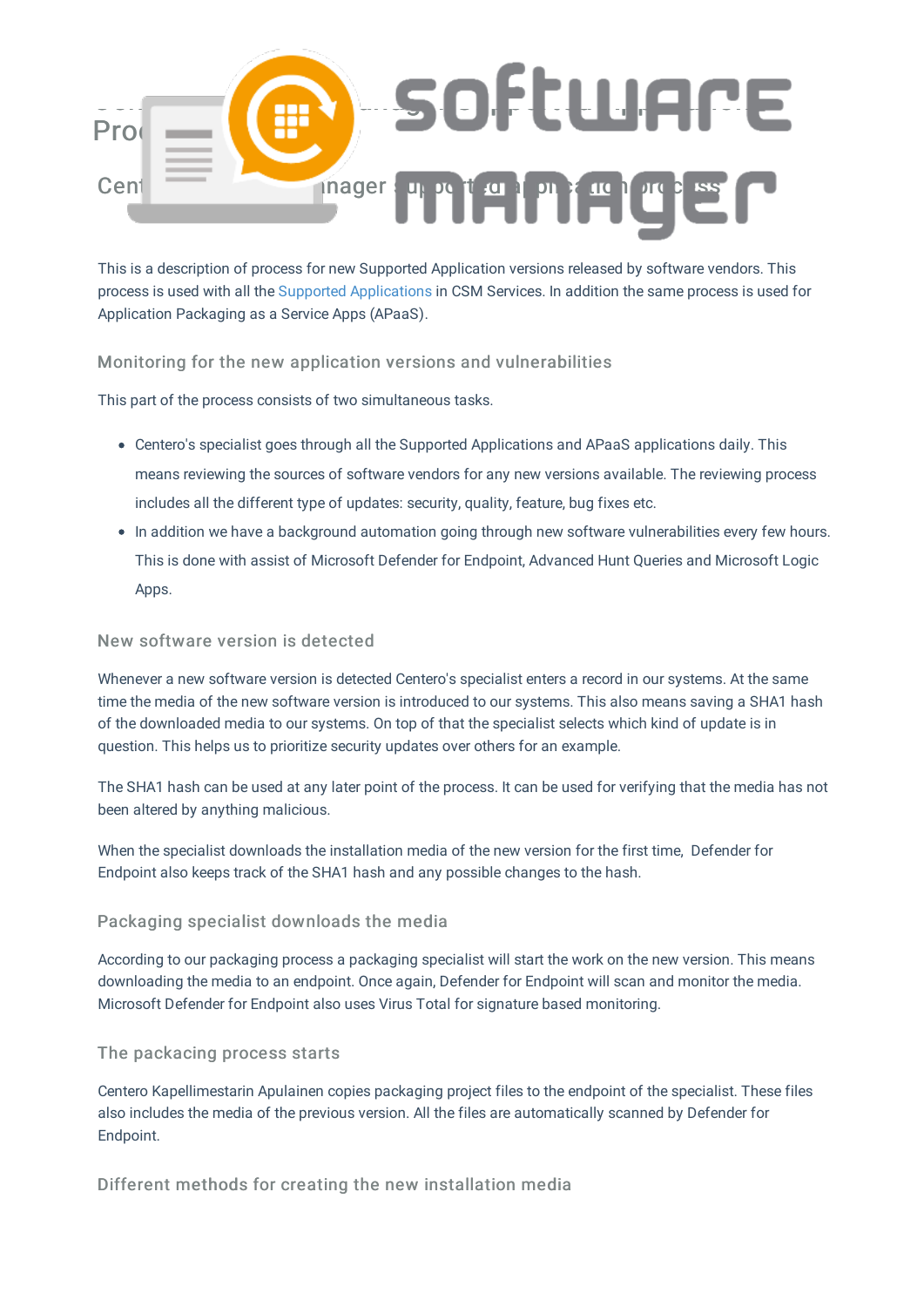

- 1. Repackacing an EXE (.exe) executable file. The specialist uses a fresh packaging virtual machine with Administudio Repackager to find out all the changes the executable does. All the necessary changes, files etc are then build into a new MSI-package. The finished installation media (.msi) is then tested on a fresh testing virtual machine.
- 2. MSI package built by software vendor. Whenever a software vendor already has a MSI-package available, then all the necessary changes are built into a MST-package. The MST package includes all the necessary configuration for the MSI-package. The finished installation media (.msi + .mst) is then tested on a fresh testing virtual machine.
- 3. EXE files including a MSI or multiple MSI files. The EXE file in extracted and then built into a single MSI package. All the necessary changes are built into a MST-package. The MST package includes all the necessary configuration for the MSI-package. The finished installation media (.msi + .mst) is then tested on a fresh testing virtual machine.
- 4. EXE package released by software vendor. On rare occasions an existing EXE-file is used. It is then tested on a fresh testing virtual machine.
- 5. Using Powershell App Deployment Toolkit (PSADT). PSADT is used to install either MSI or EXE package. Powershell script includes all the necessary configuration for EXE- or MSI-package.The finished installation media (script with .EXE or .MSI) is then tested on a fresh testing virtual machine.

#### Technical testing of the media for new software version

No matter what packaging method is used or what the type of the finished media is, the testing is always done on a fresh testing virtual machine. The tests include:

- Installation
- Removal
- Update

#### Publishing the new version for internal testing

The new version will be published by using our own utility tool Centero Kapellimestarin Apulainen. It means publishing the finished packages in format of .INTUNEWIN and .ZIP. The files are then scanned with Microsoft Defender. After that, all the necessary files are copied to Microsft Azure Storage.

#### Executing the internal tests

All the software versions are then tested by us. It includes the technical testing in earlier phase but also acceptance testing in the following management systems: